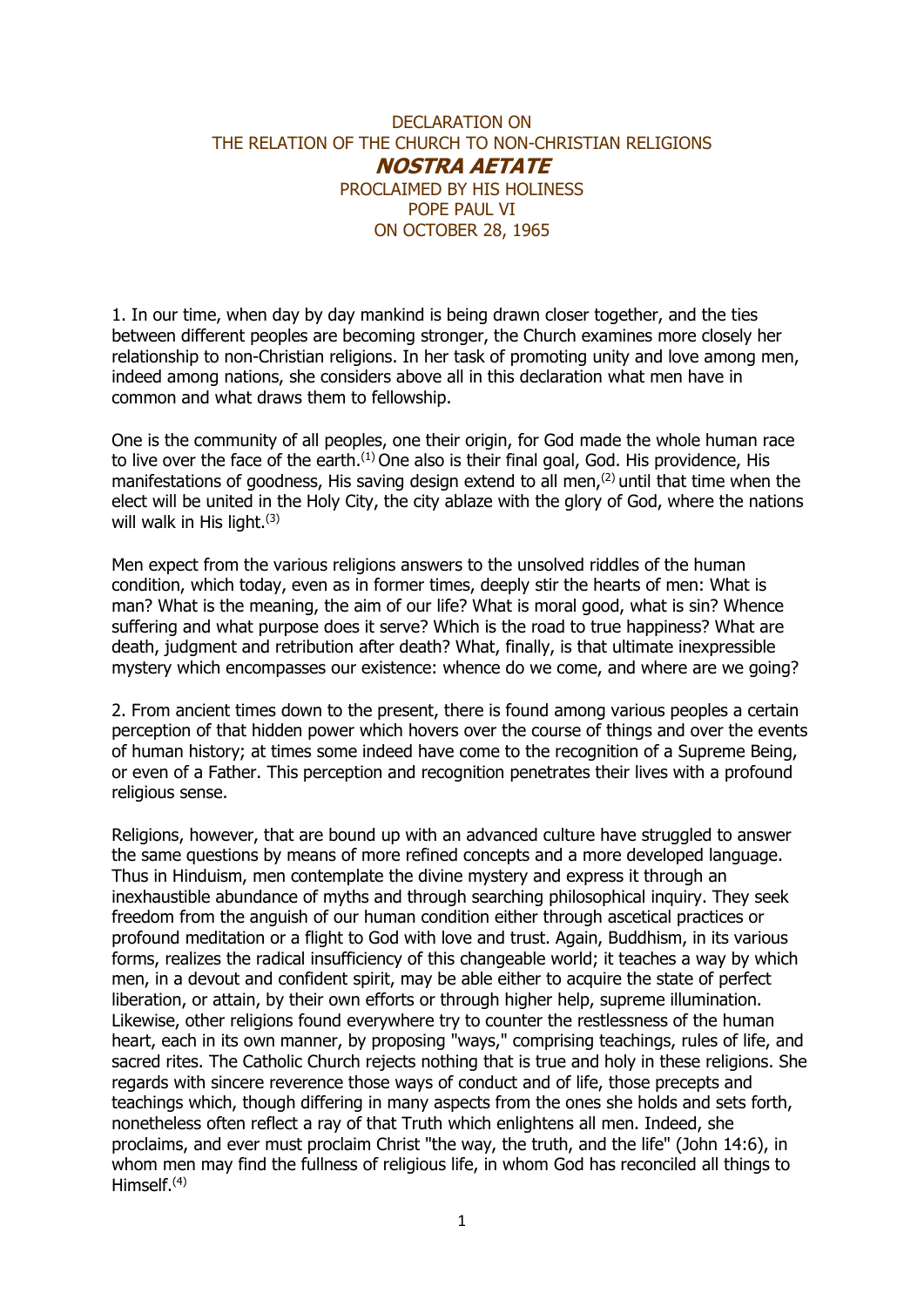The Church, therefore, exhorts her sons, that through dialogue and collaboration with the followers of other religions, carried out with prudence and love and in witness to the Christian faith and life, they recognize, preserve and promote the good things, spiritual and moral, as well as the socio-cultural values found among these men.

3. The Church regards with esteem also the Moslems. They adore the one God, living and subsisting in Himself; merciful and all- powerful, the Creator of heaven and earth,<sup>(5)</sup> who has spoken to men; they take pains to submit wholeheartedly to even His inscrutable decrees, just as Abraham, with whom the faith of Islam takes pleasure in linking itself, submitted to God. Though they do not acknowledge Jesus as God, they revere Him as a prophet. They also honour Mary, His virgin Mother; at times they even call on her with devotion. In addition, they await the day of judgment when God will render their deserts to all those who have been raised up from the dead. Finally, they value the moral life and worship God especially through prayer, almsgiving and fasting.

Since in the course of centuries not a few quarrels and hostilities have arisen between Christians and Moslems, this sacred synod urges all to forget the past and to work sincerely for mutual understanding and to preserve as well as to promote together for the benefit of all mankind social justice and moral welfare, as well as peace and freedom.

4. As the sacred synod searches into the mystery of the Church, it remembers the bond that spiritually ties the people of the New Covenant to Abraham's stock.

Thus the Church of Christ acknowledges that, according to God's saving design, the beginnings of her faith and her election are found already among the Patriarchs, Moses and the prophets. She professes that all who believe in Christ-Abraham's sons according to faith $(6)$  - are included in the same Patriarch's call, and likewise that the salvation of the Church is mysteriously foreshadowed by the chosen people's exodus from the land of bondage. The Church, therefore, cannot forget that she received the revelation of the Old Testament through the people with whom God in His inexpressible mercy concluded the Ancient Covenant. Nor can she forget that she draws sustenance from the root of that wellcultivated olive tree onto which have been grafted the wild shoots, the Gentiles.(7) Indeed, the Church believes that by His cross Christ, Our Peace, reconciled Jews and Gentiles. making both one in Himself.(8)

The Church keeps ever in mind the words of the Apostle about his kinsmen: "theirs is the sonship and the glory and the covenants and the law and the worship and the promises; theirs are the fathers and from them is the Christ according to the flesh" (Rom. 9:4-5), the Son of the Virgin Mary. She also recalls that the Apostles, the Church's main-stay and pillars, as well as most of the early disciples who proclaimed Christ's Gospel to the world, sprang from the Jewish people.

As Holy Scripture testifies, Jerusalem did not recognize the time of her visitation,<sup>(9)</sup> nor did the Jews in large number, accept the Gospel; indeed not a few opposed its spreading.<sup>(10)</sup> Nevertheless, God holds the Jews most dear for the sake of their Fathers; He does not repent of the gifts He makes or of the calls He issues-such is the witness of the Apostle.<sup>(11)</sup> In company with the Prophets and the same Apostle, the Church awaits that day, known to God alone, on which all peoples will address the Lord in a single voice and "serve him shoulder to shoulder" (Soph. 3:9).<sup>(12)</sup>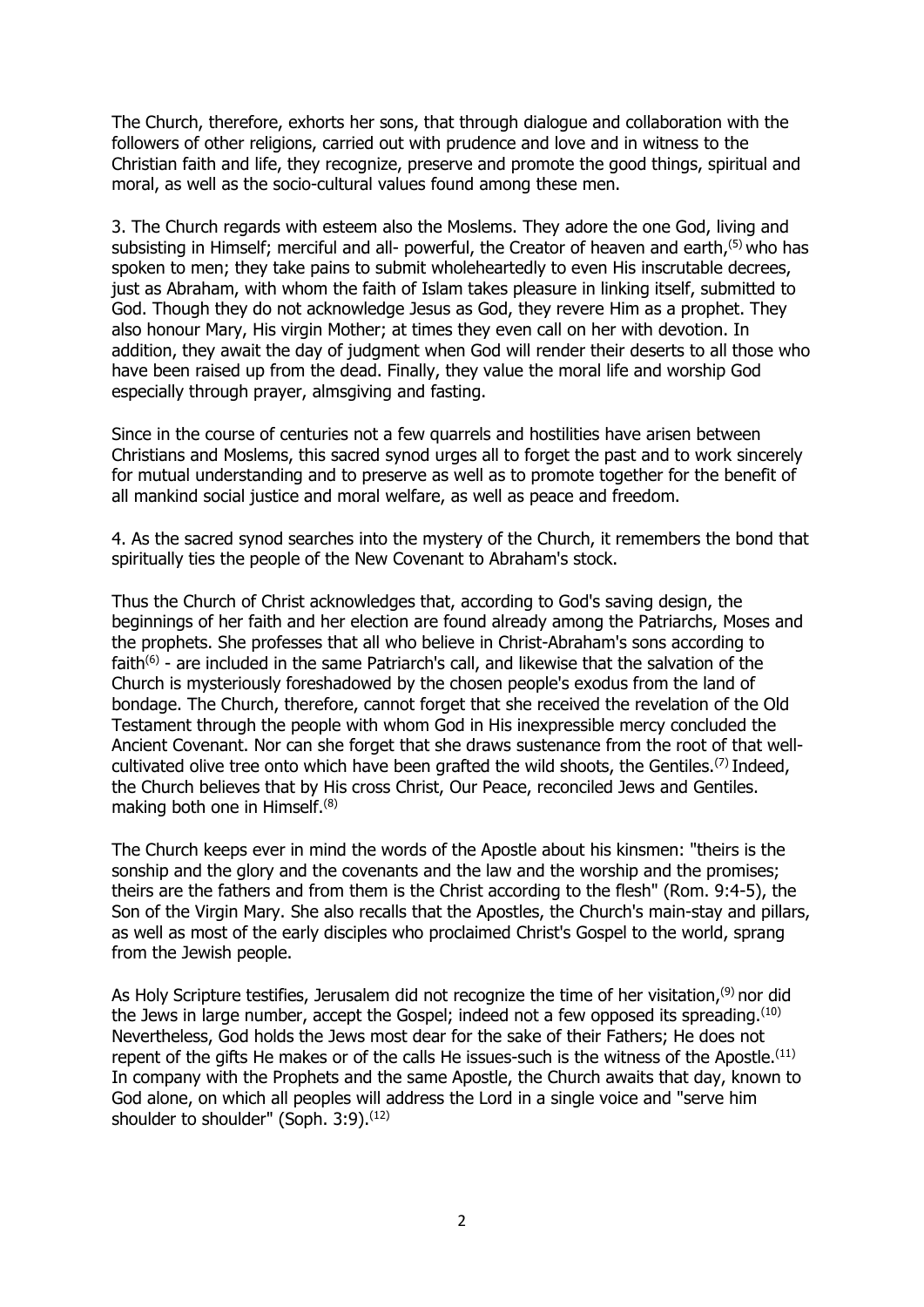Since the spiritual patrimony common to Christians and Jews is thus so great, this sacred synod wants to foster and recommend that mutual understanding and respect which is the fruit, above all, of biblical and theological studies as well as of fraternal dialogues.

True, the Jewish authorities and those who followed their lead pressed for the death of Christ;<sup>(13)</sup> still, what happened in His passion cannot be charged against all the Jews, without distinction, then alive, nor against the Jews of today. Although the Church is the new people of God, the Jews should not be presented as rejected or accursed by God, as if this followed from the Holy Scriptures. All should see to it, then, that in catechetical work or in the preaching of the word of God they do not teach anything that does not conform to the truth of the Gospel and the spirit of Christ.

Furthermore, in her rejection of every persecution against any man, the Church, mindful of the patrimony she shares with the Jews and moved not by political reasons but by the Gospel's spiritual love, decries hatred, persecutions, displays of anti-Semitism, directed against Jews at any time and by anyone.

Besides, as the Church has always held and holds now, Christ underwent His passion and death freely, because of the sins of men and out of infinite love, in order that all may reach salvation. It is, therefore, the burden of the Church's preaching to proclaim the cross of Christ as the sign of God's all-embracing love and as the fountain from which every grace flows.

5. We cannot truly call on God, the Father of all, if we refuse to treat in a brotherly way any man, created as he is in the image of God. Man's relation to God the Father and his relation to men his brothers are so linked together that Scripture says: "He who does not love does not know God" (1 John 4:8).

No foundation therefore remains for any theory or practice that leads to discrimination between man and man or people and people, so far as their human dignity and the rights flowing from it are concerned.

The Church reproves, as foreign to the mind of Christ, any discrimination against men or harassment of them because of their race, colour, condition of life, or religion. On the contrary, following in the footsteps of the holy Apostles Peter and Paul, this sacred synod ardently implores the Christian faithful to "maintain good fellowship among the nations" (1 Peter 2:12), and, if possible, to live for their part in peace with all men,  $(14)$  so that they may truly be sons of the Father who is in heaven.  $(15)$ 

## **NOTES**

- 1. Cf. Acts 17:26
- 2. Cf. Wis. 8:1; Acts 14:17; Rom. 2:6-7; 1 Tim. 2:4
- 3. Cf. Apoc. 21:23f.
- 4. Cf 2 Cor. 5:18-19